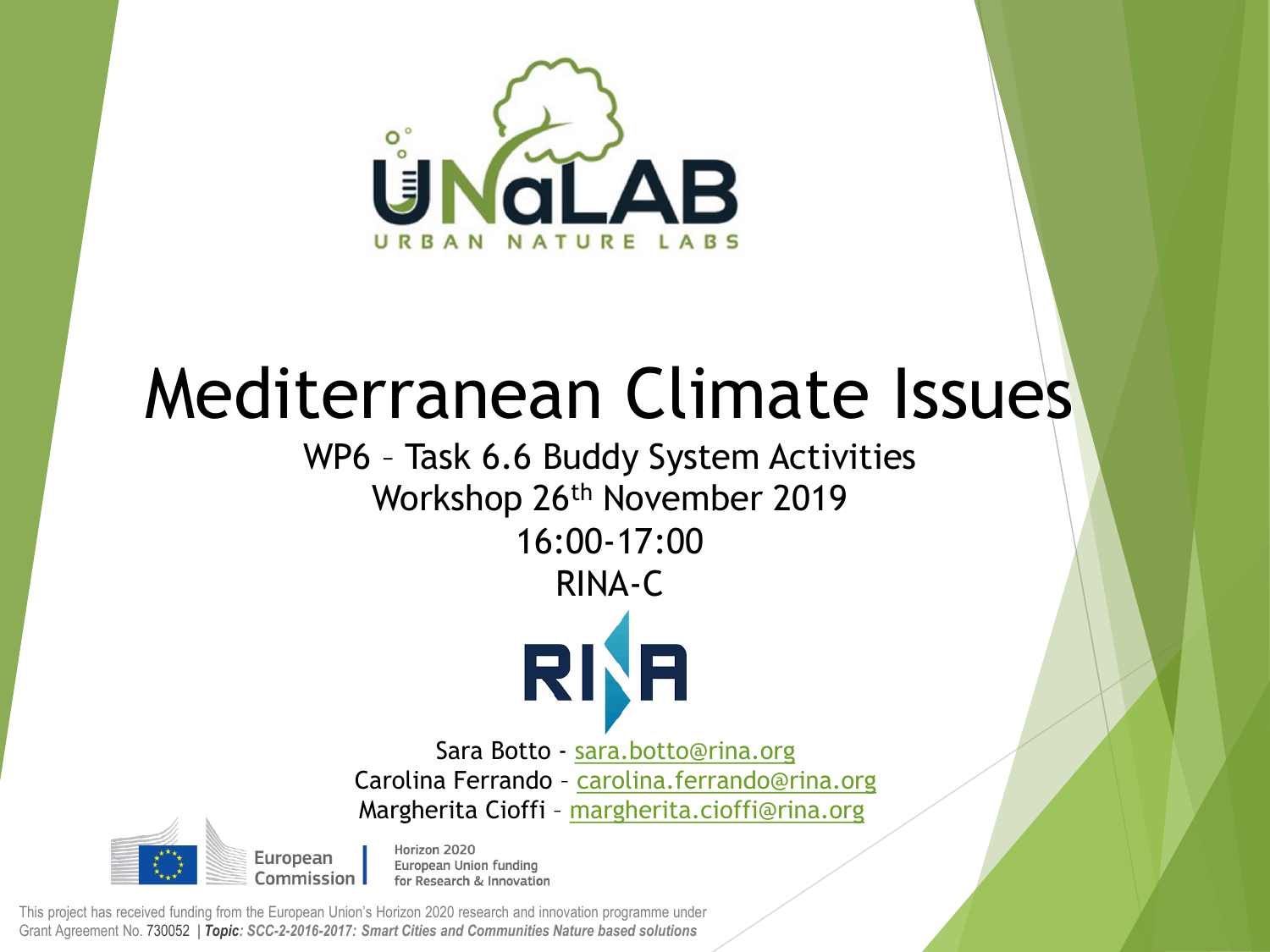

## **Discussion Points**

- **1) Violent storm days and floods:**
- Water bombs not easy predictable
- Flooding problems near the river and coastal areas
- Risks of possible damage to people and things
- **What kind of NBS and how to implement them with this type of weather?**  (dry periods in summer and violent rainfalls episodes)
- **One of the main challenges is to take over land from private owners and from other Utility Institutions that either belong to the metropolitan city or to the government**
- **How to manage the public services during the days with weather warnings**
- **In case of NBS that promote water in the city center, how to avoid the increase of tiger mosquitos?**
- **How to educate the citizens creating an Environment Culture?**

European Commission